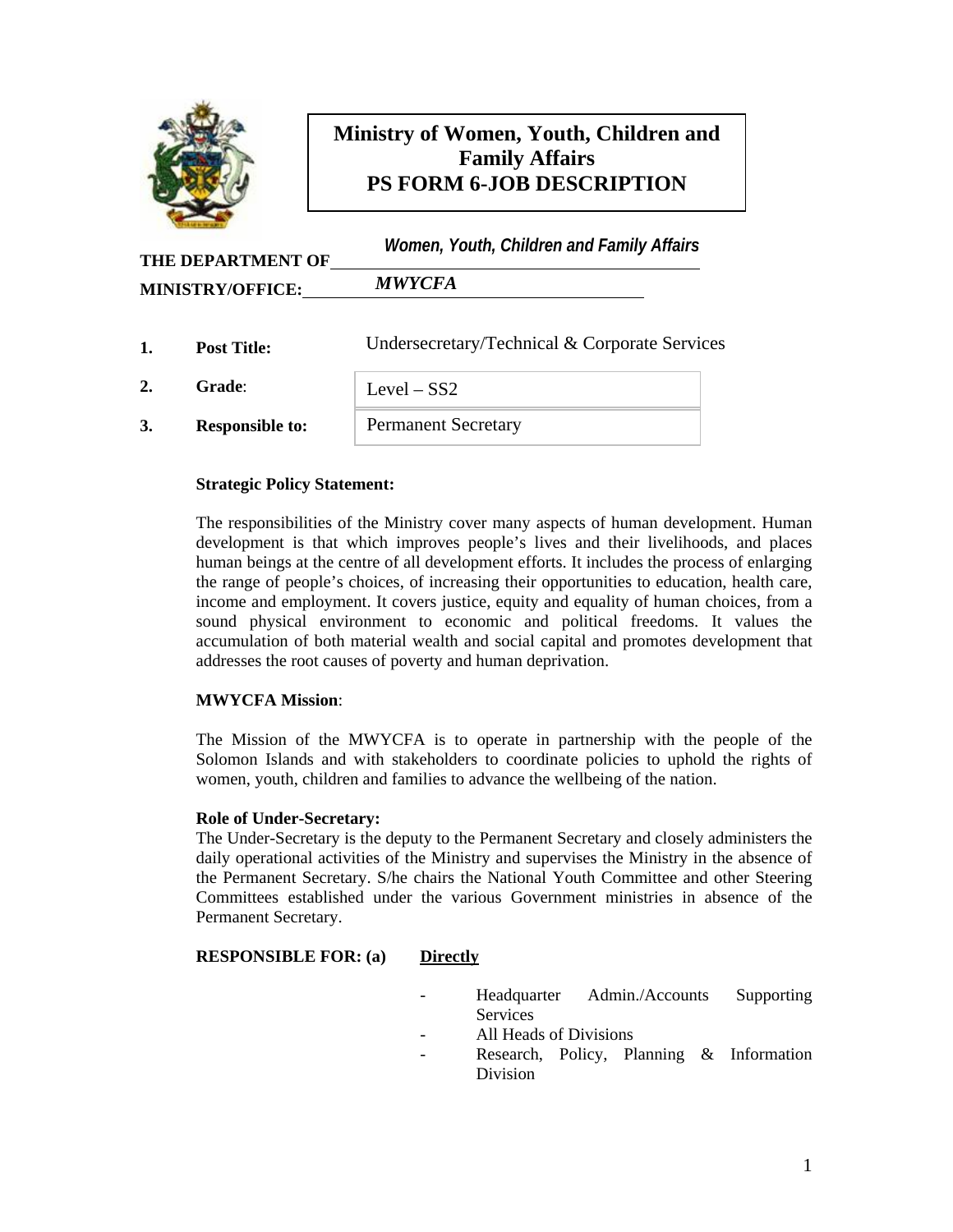### (b) **Indirectly**

Special Duty Unit

### **4. Scope of Duties**

- In close consultation with the Permanent Secretary, implement policies and legislation affecting the Ministry in coordination with respective Heads of Divisions (HODs);
- On the instructions of the Permanent Secretary, coordinate with the HOD's to formulate and to implement work programs in line with the policy directives affecting the Ministry, and
- In consultation with the Permanent Secretary and HOD's ensure that any changes within or from outside affecting the Ministry, are implemented according to the approved work programmes which is to be cost effective and achieving targeted objectives and ensuring that agreed standards are maintained.
- Responsible to the Permanent Secretary for the delivery of budgeted outputs linked to the priority policies of the Government and the outcomes stipulated in the DCC Government policies and National Strategic Development Plan.

| <b>LIASON WITH:</b> (a) | Internal | $\overline{\phantom{0}}$ | <b>Permanent Secretary</b>                           |
|-------------------------|----------|--------------------------|------------------------------------------------------|
|                         |          |                          | Divisional Heads and all staff                       |
|                         |          |                          |                                                      |
| (b)                     | External | $\overline{\phantom{0}}$ | <b>Public Service Department</b>                     |
|                         |          |                          | Permanent Secretaries/US's                           |
|                         |          |                          | of other Ministries/Depts. Provincial<br>Governments |
|                         |          |                          | SIPEU/NGO's/Donor Partners                           |

### **5. Duties:**

- 1. Coordinate and monitor the implementation of the Ministry's Corporate Plan in close consultation with Heads of Divisions;
- 2. In consultation with the Permanent Secretary, advise on policy directives of the Government of the day;
- 3. Develop and Coordinate Yearly Work programme for the Administration Division in close consultation with the Permanent Secretary and Human Resources Manager in the Administration/Supporting Services and other Divisional/Sectional Supervisors.
- 4. Coordinate with the Heads of Division of the Ministry on:
	- [i] Annual Development Estimates Budget;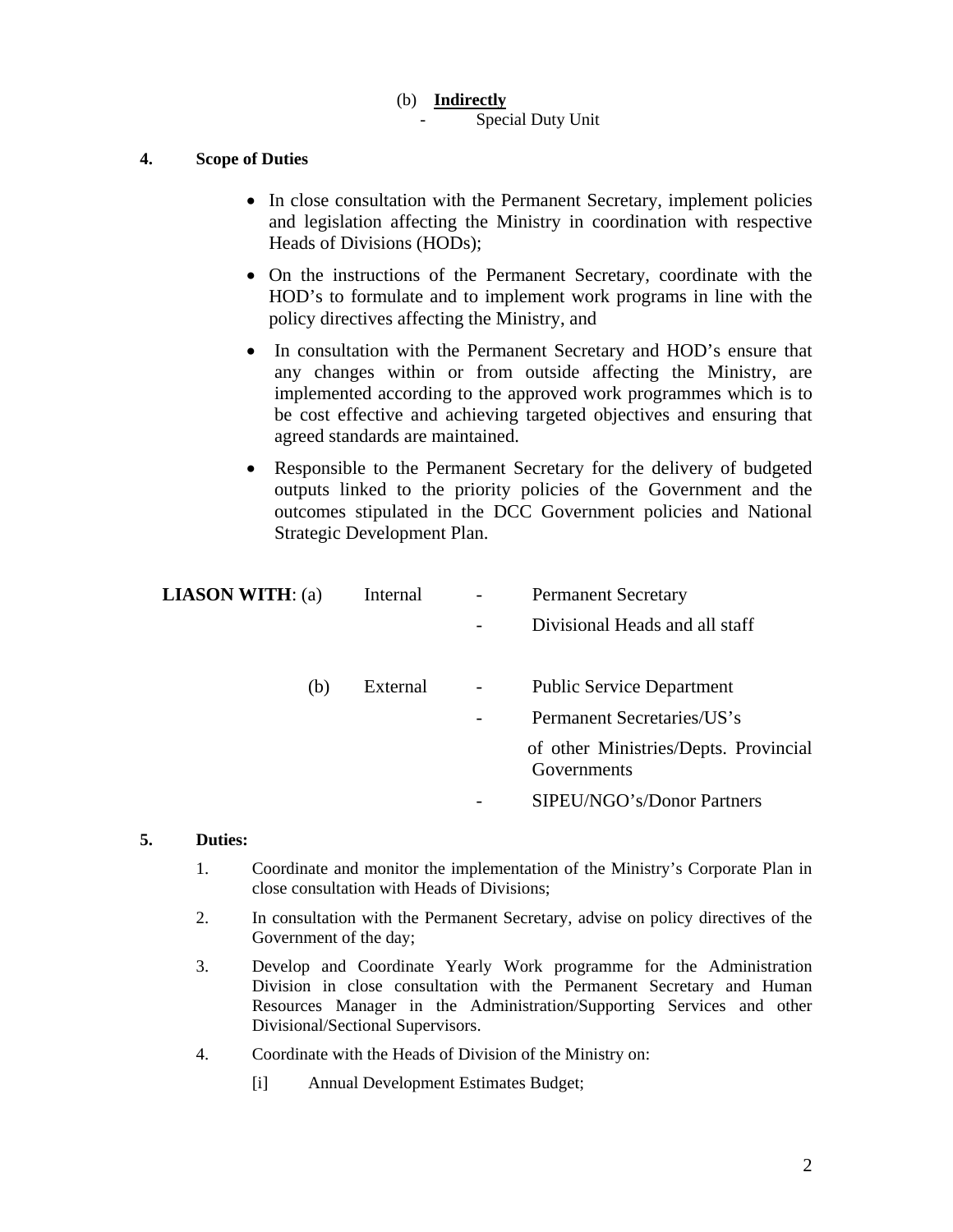[ii] Annual Recurrent Expenditures Budget, and;

 [iii] Annual Manpower Establishment on the human resources needs for the short-term and long-term basis;

- 5. On direction from the Permanent Secretary and in liaison with Divisional Heads, draft Cabinet Papers as and when required;
- 6. Assist line divisions with technical matters and decisions;
- 7 At times and as directed by the Permanent Secretary, act on his/her behalf whenever he/she is unavailable at his/her duty, and;

### **Development Plan**

- 8. Oversee and monitor the implementation of the approved Annual Work Plan with the Heads of Divisions and the Corporate Supporting services.
- 9. Develop and monitor the information, communication and research programmes of the Ministry.
- 10. Continually seek to improve work performances within the Administration/Accounts and all Divisions in liaison with their training officers of service of officers on training requirements.
- 11. Continually coordinate with the Divisional Heads on the Administrative support in accomplishing the Division's programme of action.

#### **Control and Operations**

- 12. Establish close working relationships in ensuring that work related problems are minimized and initiative new system or approaches where applicable.
- 13. Development and effective reporting system on the work performances of all staff of the Ministry and direct a continuous programme of monitoring work out put and quality.
- 14. Report annually on the work output performances of staff directly under the Admin. and Accounts Supporting Services and all other Divisional Head's supervision.
- 15. To assist the Permanent Secretary in necessary Reforms of Policies, Legislations and effect changes/amendments as maybe required.
- 16. To attend to any matters as directed by the Permanent Secretary as from time to time.

#### 7. **Principal Accountabilities**

The common principal accountabilities of the Permanent Secretary are also being delegated to the Under-Secretary for reporting purposes as follows: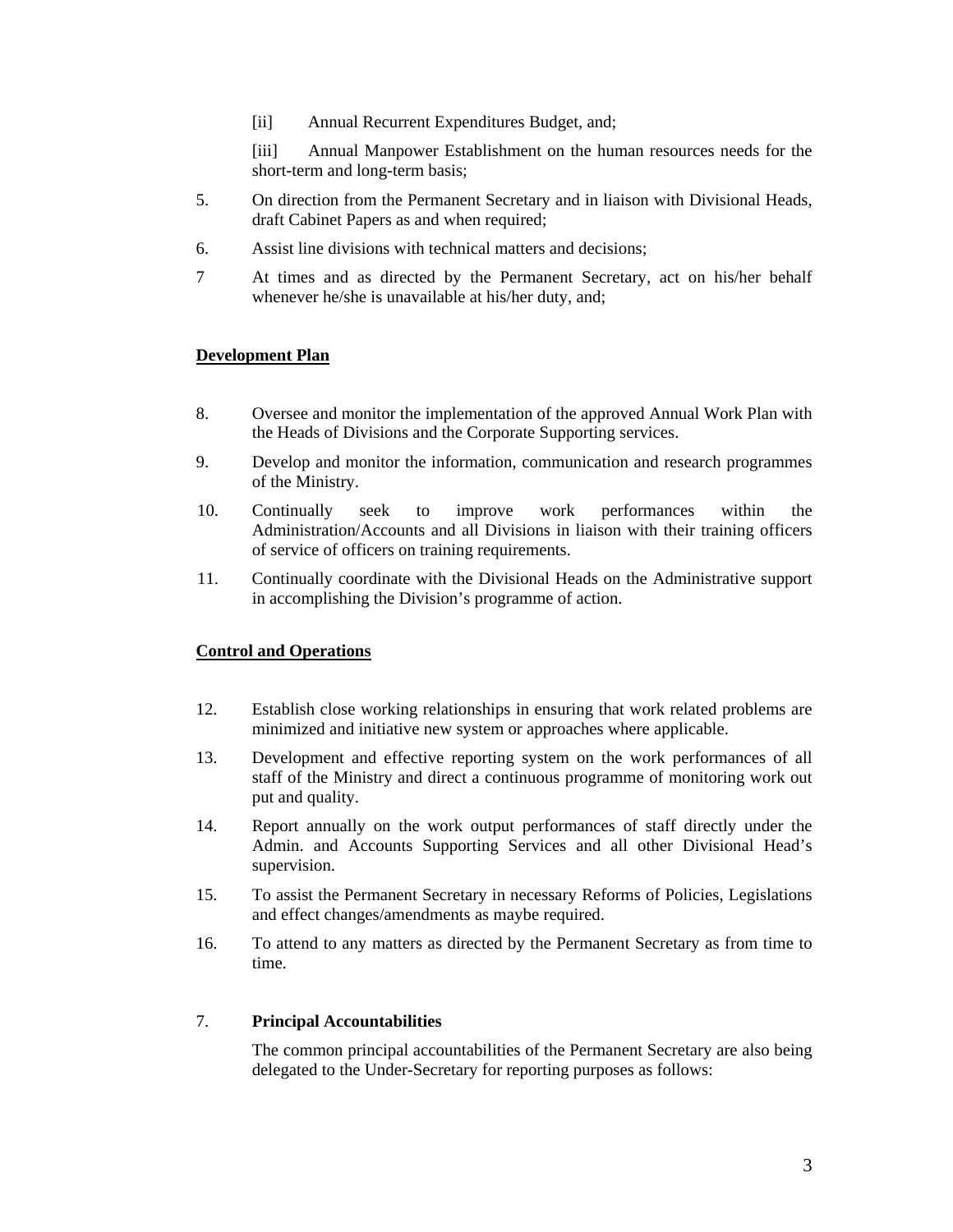| <b>Key result Areas</b>                                 | <b>Key Performance Indicators</b>                                                                                                                                                                                                                                                                                                                                                     |  |
|---------------------------------------------------------|---------------------------------------------------------------------------------------------------------------------------------------------------------------------------------------------------------------------------------------------------------------------------------------------------------------------------------------------------------------------------------------|--|
| Evaluation<br>&<br>1. Leadership,<br>Policy<br>Advice   | Improve the Ministry's influence<br>and corporate leadership through<br>the development and provision of<br>well-reasoned,<br>thoroughly<br>researched and sound policy advice<br>the Permanent<br>to<br>matters<br>on<br>Secretary and the Minister, which<br>meets the Government's policy<br>objectives and broad outcomes in a<br>timely,<br>and objective<br>accurate<br>manner. |  |
|                                                         | To drive strategic framework which<br>focus on longer term visions and<br>goals of the Ministry and which<br>form the basis for annual corporate<br>and operational plans.                                                                                                                                                                                                            |  |
| 2. Financial Management & Systems<br>Control            | Monitor the expenditure and ensure<br>the compliance with the annual<br>budgetary allocation and approved<br>staff establishment and immediately<br>initiate<br>corrective<br>action<br><b>as</b><br>necessary.<br>tolerance<br>Zero<br>of<br>corruption<br>practices such as false procurement,<br>embezzlement, misappropriation of<br>public funds.                                |  |
| Human<br>3.<br>Planning<br>&<br>resources<br>Management | Provide guidance and assistance to<br>subordinate members to ensure the<br>provision of effective training and<br>development and team-building<br>throughout the Ministry towards the<br>achievement of position objectives.<br>To be at all times a role model for<br>the public service values, ethics and<br>code of conduct.<br>Capacity development.                            |  |
| 4. Statutory Compliance                                 | Ensure<br>all<br>Ministry<br>operations/activities<br>comply<br>and<br>adhere to Government financial and<br>human resources policy controls<br>and requirements, rules, regulations<br>taking<br>statutes,<br>corrective<br>and                                                                                                                                                      |  |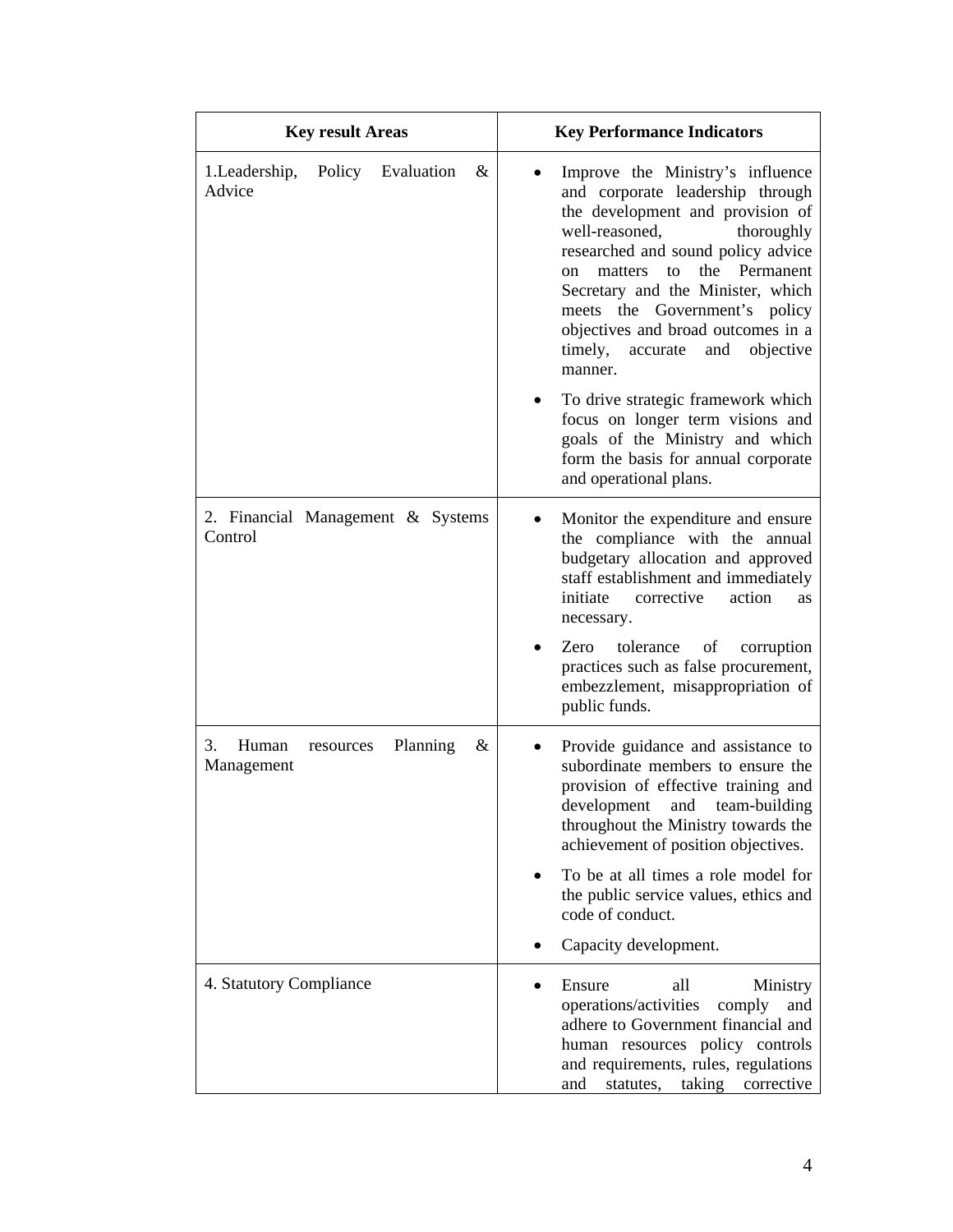| action where necessary.                                                                                                                                                                                                                                                                                                                                                                                                                                                                                     |  |
|-------------------------------------------------------------------------------------------------------------------------------------------------------------------------------------------------------------------------------------------------------------------------------------------------------------------------------------------------------------------------------------------------------------------------------------------------------------------------------------------------------------|--|
| Consult<br>confer with<br>and<br>the<br>Permanent Secretary and Divisional<br>Heads for the purpose of advising<br>on the policy matters and planning<br>issues.                                                                                                                                                                                                                                                                                                                                            |  |
| Confer with counterparts and their<br>respective staff in other ministries<br>on all policy matters which require<br>their input and assistance.                                                                                                                                                                                                                                                                                                                                                            |  |
| Ensure the continual and effective<br>development and installation of<br>information<br>management<br>and<br>financial systems (both manual and<br>electronic), procedures and policies<br>which<br>all<br>internal<br>meets<br>and<br>external needs, acts, regulations and<br>which<br>efficiency<br>ensure<br>and<br>opportunities are optimized.<br>Actively seeking, innovating and<br>identifying opportunities to<br>use<br>technology solution and IT in the<br>delivery of more efficient and cost |  |
|                                                                                                                                                                                                                                                                                                                                                                                                                                                                                                             |  |

## 8. **Selection Criteria – Qualifications and Experience**

#### (a) **Qualifications:**

A Bachelor of Arts Degree, Diploma or Certificate in Public Administration and Management obtained from various recognized institutions such as University or SICHE and have some knowledge of operation of computer which is essential.

- (b) Applicants should be able to demonstrate:
	- 1. Have at least five (5) years of working experience in Management and Supervisory skills.
	- 2. Have Public relation skills and analytical skills
	- 3. Able to work under minimum supervision.
	- 4. Experience using Computers particularly Microsoft Word, Microsoft Excel, Microsoft Outlook software.